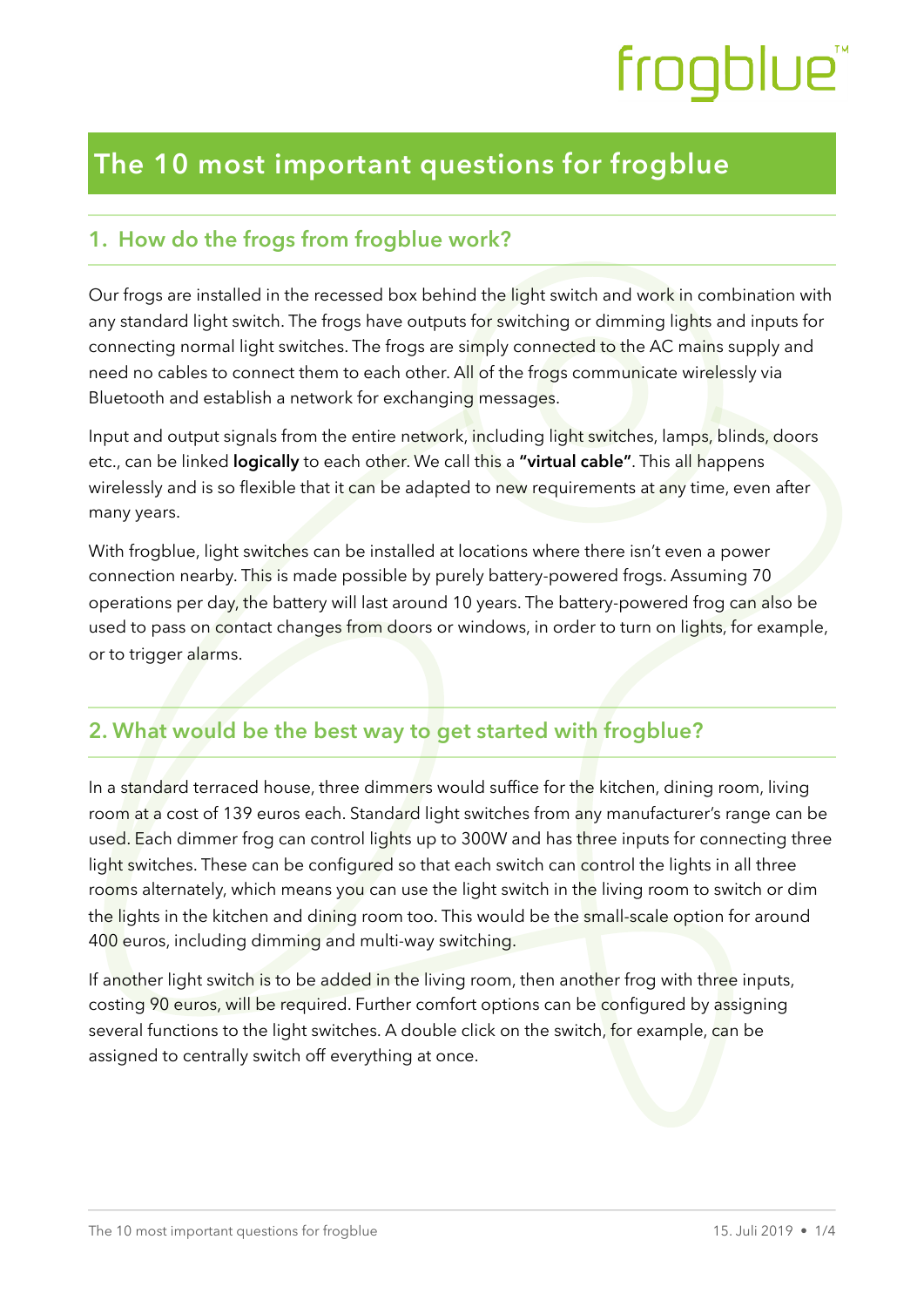## frogblue<sup>"</sup>

### **3. What can a complete and smart frogblue house do?**

With frogblue, everything can be controlled and, most importantly, can be logically linked in the simplest way. If a daylight control switch is integrated in the system and connected to one of the inputs of a frog, then the children's bedroom light can be set to start up with just 30% brightness during the night, for example. If a room door (fitted with a magnetic contact) is opened at night, all the hall lights can be switched on automatically. If someone rings the doorbell at night, it's possible to signal this by flashing the living room lights on and off instead, so that the children aren't woken by the bell.

When you leave the house, you could press one switch to switch off all the lights in the house, close all the blinds and switch the heating to absent mode. If any windows have been left open, this could be signalled by a flashing hall light. An alarm could be set to trigger if a light switch is operated or an interior door is opened during your absence.

frogblue also offers intelligent wall displays, of course, which illustrate the house controls graphically. Alternatively, you can control the system using a tablet or smartphone. And the frogblue system can still also be operated simply via every standard light switch.

### **4. How can other types of device be linked in to the smart home?**

With the frogblue-Link, other products can be easily and securely linked into the frogblue system via USB stick. This works very easily, for example, with the MOBOTIX camera. This can switch on the light via the frogblue-Link if movement is detected, or can start recording if a door is opened.

### **5. What kind of range does a complete frog system have?**

Outdoors, the range is up to 50 m without further forwarding. Indoors, the range depends on the wall construction. In practice, though, the range extends far beyond the normal Bluetooth range, since the signals from each frog are automatically passed on to the target.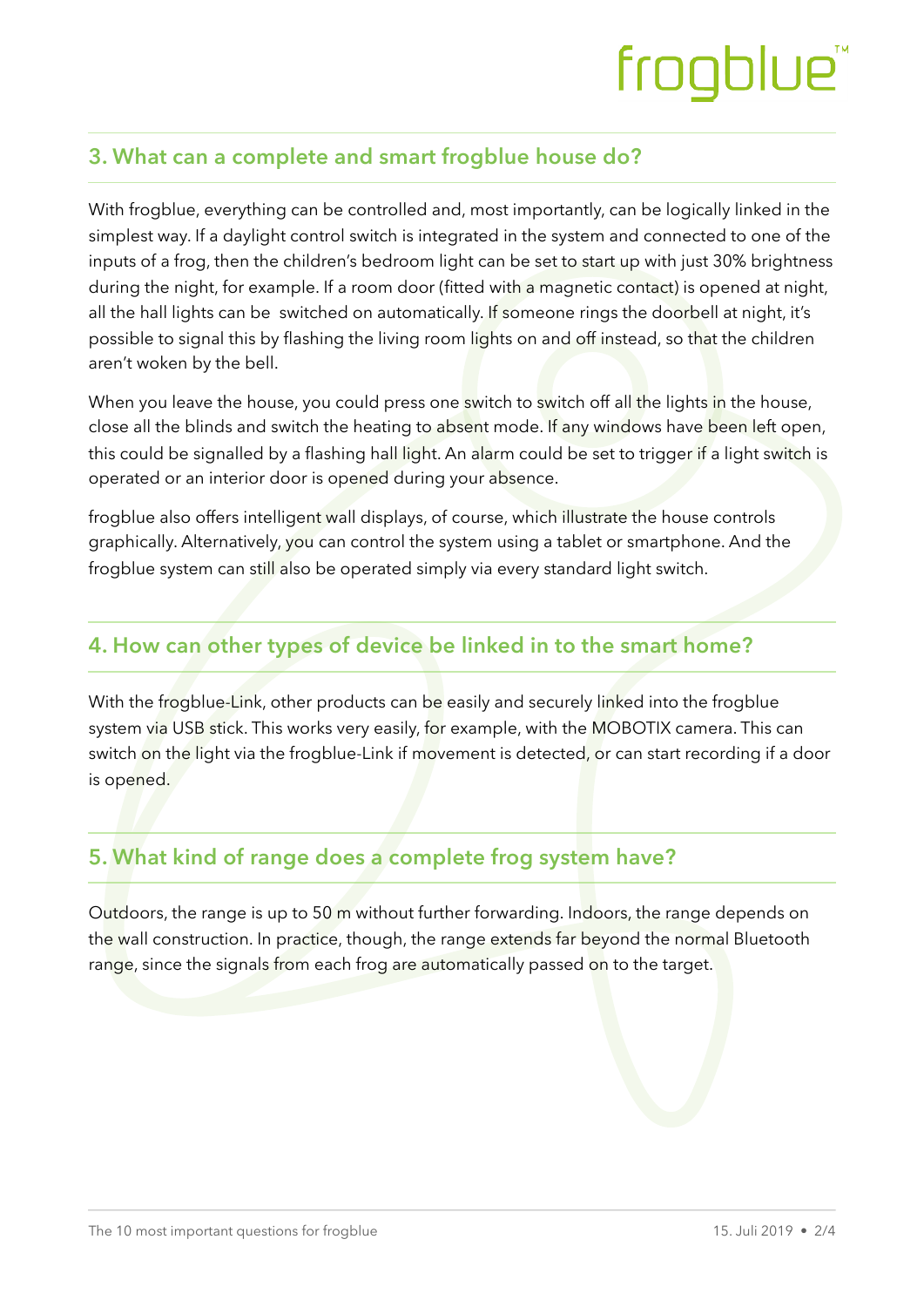# frogblue

### **6. What about the interference resistance of a frogblue system?**

frogblue is wireless but does NOT use radio transmission, because a radio solution is not a digital network. Radio systems soon fail if interference occurs, since a radio channel does not have the redundancy in transmission that modern Bluetooth systems have. Bluetooth, on the other hand, uses a very sophisticated protocol on several channels and is therefore very resistant to interference. Otherwise Bluetooth loudspeakers, for example, would constantly cut out or crackle. This is why radio-based wireless loudspeakers were never able to gain a foothold and only Bluetooth prevailed.

A visit to a trade fair is worthwhile in this respect, since here it quickly becomes apparent that practically nothing works with radio or Wi-Fi. The frogblue Bluetooth system, in contrast, always works without any problems. And this despite hundreds of trade fair visitors and their smartphones all constantly using Bluetooth communication. There's no better test.

#### **7. What about security?**

frogblue offers maximum security, since every single message from the frogs is encrypted with 128-bit encryption. Forwarded messages are also re-encrypted. This is in addition to the standard Bluetooth encryption.

Moreover, every message is given a time stamp that is accurate to the second. Messages are only valid if they have just been generated and are not older messages. Messages that were recorded and then transmitted later are recognised and blocked.

The frogblue system doesn't need an Internet connection and doesn't save any data in the Cloud. Everything stays in the house, which keeps it secure.

### **8. Why are the frogs VDE certified?**

We believe it would be improper and unsafe to install AC mains connected equipment without VDE certification. In contrast to the CE mark, which the manufacturer awards itself, VDE certification involves inspection by an independent institute and more than 100 different tests. Fire protection aspects are also checked in addition to electrical safety. This is important, since every experienced installer knows only too well how many multi-function relays without the VDE label have "burned out" in the past. This can't happen with frogblue.

Also, our dimmers and actuators are short-circuit-proof and switch off automatically, even at full load. This is a decisive safety advantage. We also generate very little heat: one double dimmer with 600 watts hardly becomes even warm to the touch.